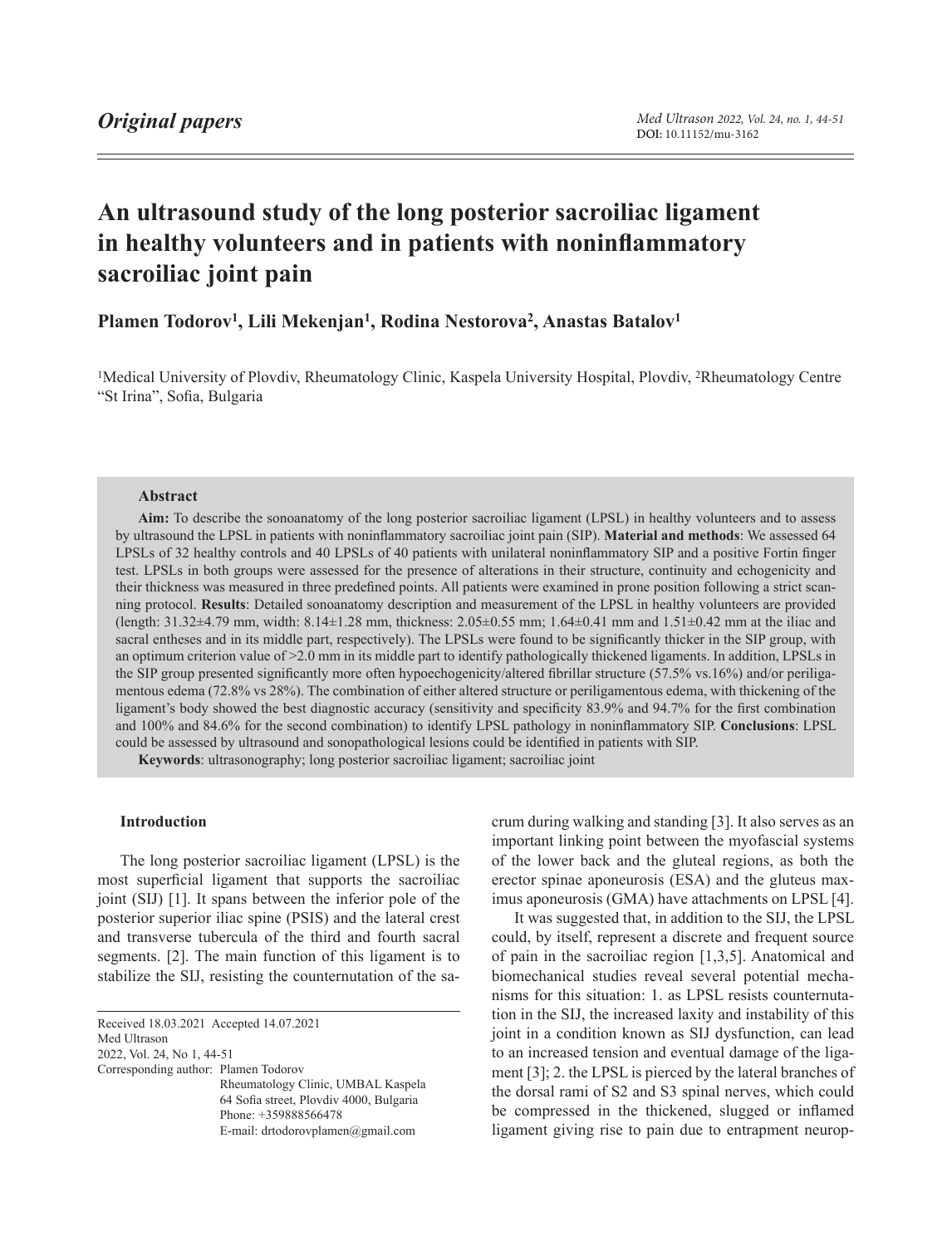athy [6,7]; and 3. histological data shows that both ESA and GMA aponeuroses are in fact an integral part of the LPSL, forming its layered structure (fig 1) [4]. Thus, an unproper or discordant pull from these two big muscles could potentially lead to internal PSIL injury or dehiscence of its layers.

Clinical assessment of the LPSL can be challenging. The ligament can be palpated just caudal to PSIS but is difficult to differentiate due to its bone-like texture [3]. On the other hand, pain in the same area (as pointed out by the patient) is considered a good predictor of SIJ pathology and was named Fortin finger test [8,9].

Being a relatively superficial structure, the LPSL should be well suited for ultrasound (US) examination. Indeed, Moore et al and Le Goff et al were able to visualize the ligament with sufficient details in healthy volunteers [10,11]. These authors described a scanning protocol and the basic normal sonoanatomy of the LPSL, thus providing the background for the assessment of this ligament in patients.

While such an application of US seems logical and practical, to the best of our knowledge, there are no published studies on the subject. The aims of our study were to describe in detail the sonoanatomy of the LPSL in healthy subjects, to assess the LPSL in patients suffering from subacute or chronic noninflammatory sacroiliac joint pain (SIP) and to elaborate diagnostic models to identify accurately LPSL pathology in the clinical practice.

#### **Material and methods**

The study was approved by the Ethical Commission of the Medical University of Plovdiv and all participants signed an informed consent form at enrollment.

In the first stage of the study, 32 healthy individuals with no current or over the last year pain in the lower back, pelvic girdle or hips were recruited. In this group, the normal sonoanatomy of LPSL was assessed and described.

For the second stage of the study, participants were selected from patients referred to a tertiary rheumatology center due to unilateral subacute or chronic SIP. Patients were offered to participate if their SIP did not have the character of inflammatory back pain according to the Assessment of Spondyloarthritis International Society (ASAS) criteria [12], had a recent X-ray of the pelvic girdle with no radiographic signs of sacroiliitis and clinically had a positive Fortin finger test [8]. In total, 40 patients were enrolled according to the outlined inclusion criteria.

Exclusion criteria were a diagnosis of Spondyloarthritis (SpA), age under 18, BMI ˃30, radiculitis or neuro-



**Fig 1.** The normal long posterior sacroiliac ligament (LPSL). Transverse section across the posterior sacroiliac region (H&E): The erector spinae aponeurosis (ESA) medially, the deep fascial layer (DFL), inferio-medially and the gluteal aponeurosis (GA) laterally, all attached to the long posterior sacroiliac ligament (LPSL). Deep to the LPSL and posterior to the sacroiliac joint (SIJ), a region of adipose and loose connective tissue (Ad) extended laterally, deep to the GA over the ilium and medially, deep to the DFL over the posterior sacrum. I: Ilium; S: Sacrum; GMx: Gluteus maximus, M: multifidus, C: sacral canal, SF: sacral foramina (Reprinted with permission from: McGrath et al. Joint Bone Spine 2009;76:57-62).

pathic pain, fibromyalgia or myofascial pain syndromes, recent osteoporotic fractures, alloplastic hip joint(s), surgical procedures in the lumbar spine, SIJ cortisone injections in the last six months.

## *Ultrasound examination*

Esaote My Lab 7 machine with a linear multifrequency transducer (4-12 MHz) was used. All subjects were examined in prone position by the same sonographer (PT) with 10 years of experience in musculoskeletal US. A strict scanning protocol was followed for all subjects. First, the probe was placed in the transverse plane over the midline of the sacrum. After the characteristic contour of the sacral spinous processes was identified, the probe was moved laterally, first to the right side. When the SIJ was reached, the probe, kept in the transverse plane, was moved upwards following the contour of the iliac bone until the PSIS was identified. At this point the medial part of the transducer was rotated counterclockwise, while the lateral part was kept at the PSIS, until a well-defined fibrillar structure, spanning between the inferior pole of the PSIS and a tuberculum at the lateral border of the sacrum, was identified (fig 2a). This structure, visible in the described oblique position, is the LPSL. To eliminate the anisotropy, a slight pressure was applied with the inferior pole of the probe. Then the transducer was slowly rotated 90 degrees to stand perpendicular to the LPSL, examining it in the transverse axis. The same protocol was carried out for the left sided ligament (here the rotation of the transducer, once PSIS is identified, should be clockwise).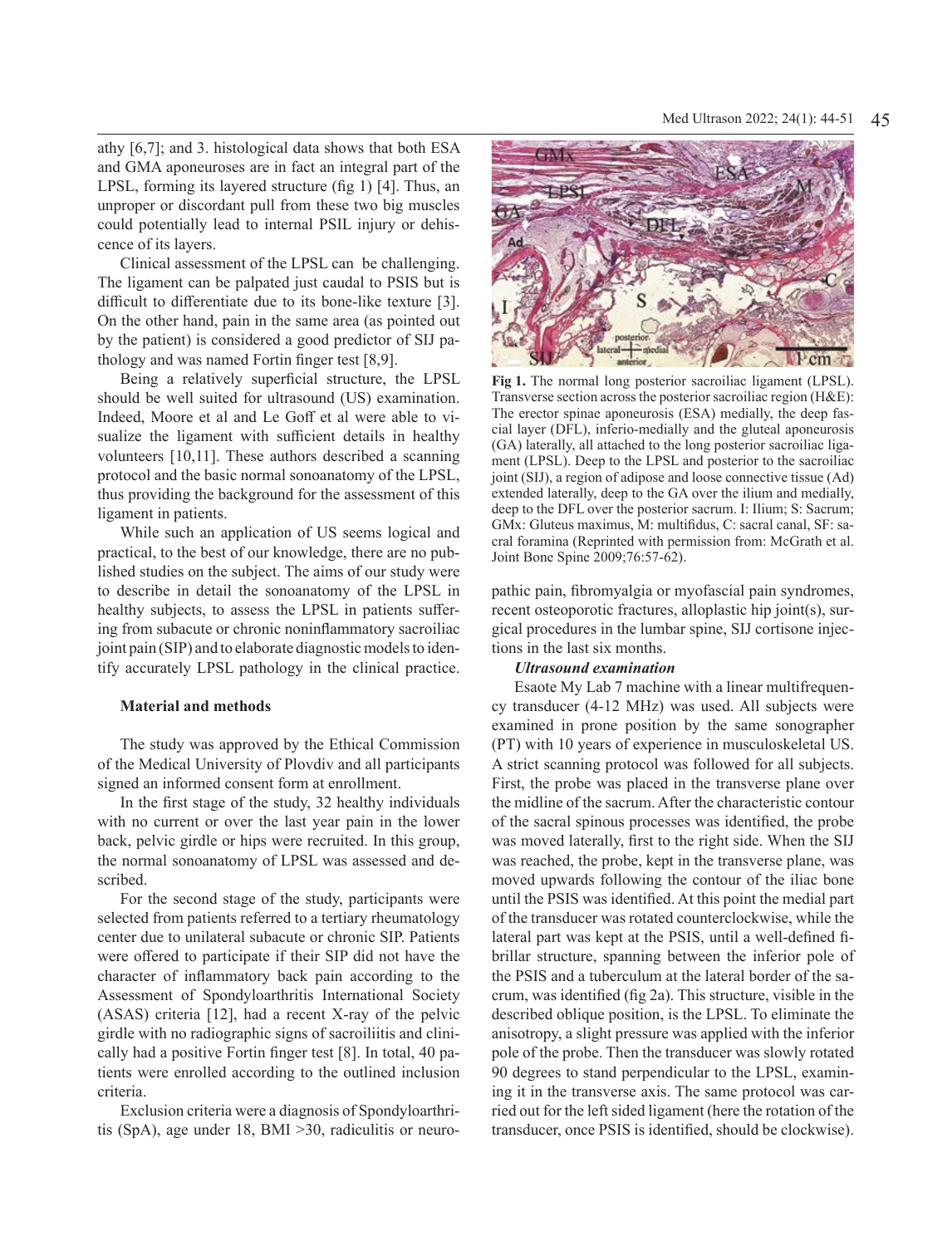In still images the LPSL thickness was measured in its long axis at three reference points: at its iliac enthesis (at a point where the deep margin of the ligament meets the iliac bone), at its sacral enthesis (at a point where the deep margin of the ligament meets the sacrum) and at its middle part (ligament body). In addition, the ligament body thickness and width were measured in the short axis. As a final value at a given point, the mean of three consecutive measurements was recorded, as studies show that repetitive measurements provide better reliability [13]. In addition, LPSL was assessed for possible sonopathological features: 1. hypoechogenicity or altered fibrillar structure; 2. presence of well-defined anechoic zones within the ligament (partial-thickness tears); 3. an anechoic rim along the entire or at least one third of the ligament length (periligamentous edema). All of these sono-markers were recorded as dichotomous variables, i.e. present/absent.

Reference images of the LPSL were saved in a JPG format. They were used to test the intra-reader reliability of the ultrasonographer (PT) and an inter-reader agreement with a novice sonographer with only a several months experience (LM). Before testing, the novice sonographer received a special training in LPSL anatomy and US appearance. For the reliability testing, 10 randomly selected sets of images, each set consisting of two reference images of a single ligament, were used. The intra-reader testing was performed about 6 months after the initial scan, blinded to the previous results and the identity of patients/controls. The sonopathological lesions reported are relative to the first analysis.

#### *Statistical analysis*

The statistical software used to perform the analysis included IBM SPSS version 26 (2018), Minitab version 19 (2019) and MedCalc version 19.4.1 (2020). We examined the data for normality through the Shapiro-Wilk's test and took into consideration the values of skewness. Continuously measured and normally distributed variables were described through the mean values and standard deviations (±SD). Categorical data were processed in frequencies and percentages. An independent-samples t-test was used for two-group comparisons on normally distributed continuous variables. When the assumption of equal variances was not observed (Levene's statistic p<0.05), we reported the results for equal variances not observed (uv). For multiple comparisons, Bonferonni correction was applied to control for Type I error. In such cases, statistical significance was accepted if p<0.0125.

ROC curve analysis was used to establish the diagnostic potential, optimal criterion values and the associated sensitivity and specificity of LPSL thickness. Associations between categorical variables (individual sono-lesions) were examined through Chi-square test and/or Fisher's exact test. Odds ratios were calculated to establish the odds for the occurrence of a certain sonolesion in patients with SIP. Pearson correlation *r* was employed to examine the relationship between continuously measured and normally distributed variables and Spearman rank-order correlation was performed when those conditions were not observed. The intra-rater and inter-rater agreement were established through Cohen's kappa (95% confidence intervals).

# **Results**

#### *LPSL in healthy individuals*

The LPSL was assessed bilaterally in 32 healthy individuals (64 ligaments), 22 females, 10 males, mean age of 41.97±12.87 years and mean BMI of 23.21±3.52. We were able to visualize the ligament with the abovedescribed protocol in all subjects.

In the longitudinal axis, the LPSL was seen as a hyperechoic, slightly concave fibrillar structure, with welldefined margins and predominantly uniform thickness that spans over the SIJ and attaches to the ilium (just inferior to the PSIS) and the lateral sacrum (to the sacral tubercle, a structure of variable size in different subjects) (fig 2b). In the short axis, the LPSL exhibited a flat to oval shape, layered structure, well-defined upper margin, and less conspicuous inferior margin (fig 2c). Medially, the ligament merged with the lateral portion of ESA, a finding also shown previously [14]. The gluteus maximus muscle was seen to override the ligament from a lateral direction, while the inferior gluteal aponeurosis attached to the LPSL's lateral part. Thus, the LPSL appeared as a link between the thicker and more stretched ESA medially and the thinner and looser GMA laterally. Beneath the ligament, a fibro-adipose tissue of variable amount and echogenicity was seen. This tissue occupied the posterior part of the SIJ and expanded to the sacral foramina and over the ilium.

The mean length of the LPSL was 32.32±4.29 mm, and its thickness at the iliac entheses, the middle part (ligament body) and the sacral entheses was  $2.05\pm0.55$ mm,  $1.51\pm0.42$  mm and  $1.64\pm0.41$  mm, respectively. The width of the LPSL body measured in the transverse plane was 8.14±1.28 mm.

No significant associations were observed between the subjects' age, sex, the side of the body and LPSL measurements.

#### *LPSL in patients with SIP*

For the second part of the study, 40 SIP patients were enrolled according to the above-pointed criteria and com-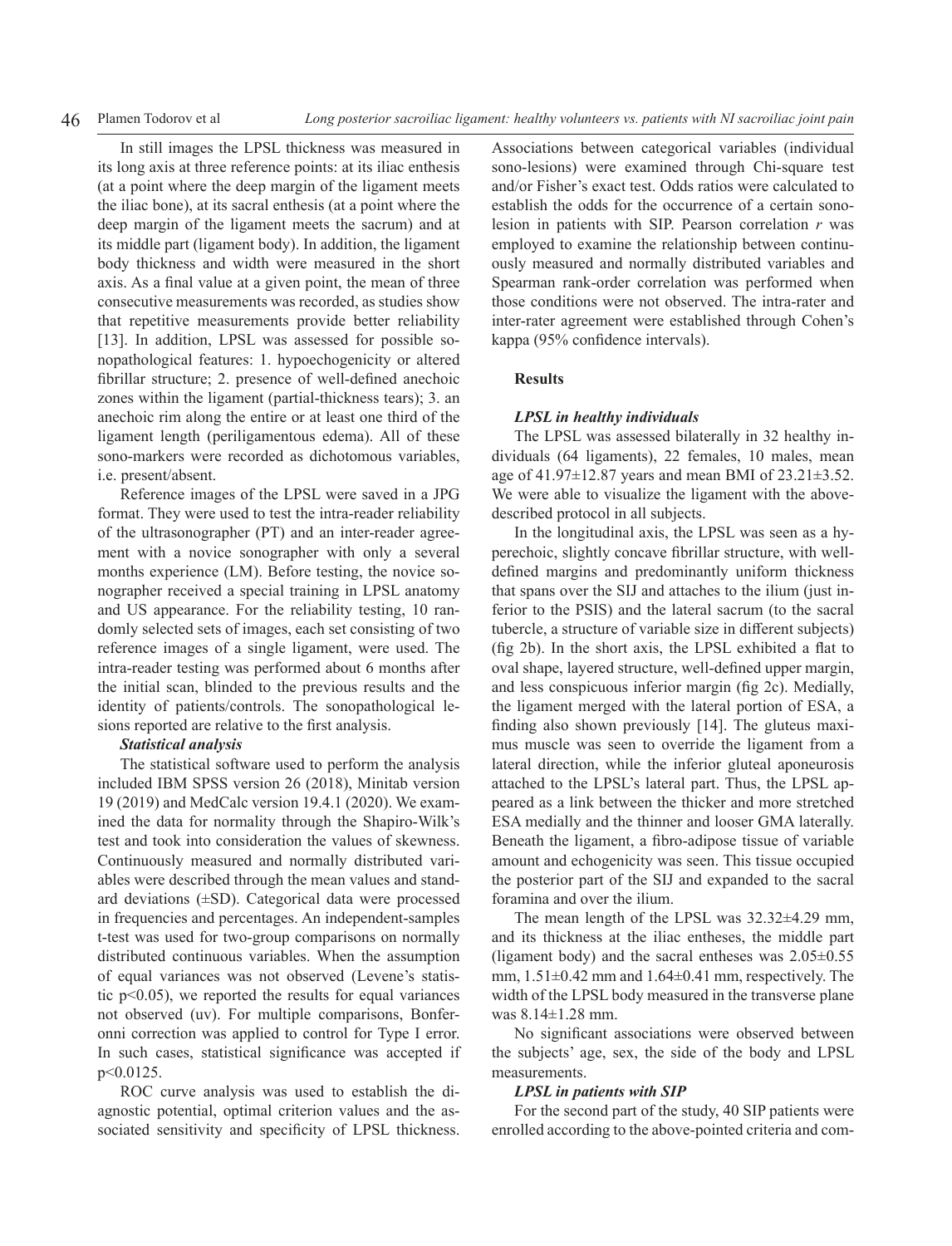

**Fig 2.** a) Position of the transducer to assess the left LPSL in its longitudinal axis; b) ultrasound image of the normal LPSL in the longitudinal plane. The ligament spans from the posterior superior iliac spine (PSIL) of the ilium (I) to the sacral tuberculum (ST) of the lateral sacrum (S). Deep to it are laying the thinner and less conspicuous interosseous ligaments (iol) that occupy the posterior part of the sacroiliac joint (SIJ) cleft; c) ultrasound image of the middle part (body) of a normal LPSL in the transverse plane, the left side of the image is medial. The erector spinae aponeurosis (ESA) and the deep fascial layer (dfl) attach to the LPSL from the medial side, while the inferior gluteal aponeurosis (GA) attaches to the lateral side. Deep to LPSL, the thinner and less conspicuous interosseous ligaments (iol) in cross section might be seen. Posterior to the sacroiliac joint (SIJ), a region of adipose tissue is seen (Ad). GMx: Gluteus maximus, M: multifidus, SF: sacral foramina.

pared to the healthy controls. The demographic data is detailed in Table I.

The thickness of the LPSL in SIP patients measured at the three reference points, i.e. the iliac enthesis, the middle part (ligament body) and the sacral entheses was  $3.23\pm1.00$  mm,  $2.55\pm0.70$  mm and  $2.52\pm0.66$  mm, respectively. These measurements were compared through independent-samples t-tests with an adjusted *alpha* level of 0.0125 to the thickness of the 64 ligaments (32 right and 32 left sided) of the 32 control subjects described in the first part of the study.

A strong to very strong significant trend associated with higher LPSL thickness values in the SIP patients group as compared to the healthy controls was established at all three measurement points  $(\leq 0.001)$  (fig 3)

A ROC curve analysis revealed that among the three measurements, the ligament body had the highest level of diagnostic potential in distinguishing LPSL in SIP from those in controls  $(AUC = 0.910, p<0.001)$  with optimum criterion value of >2.0 mm (79.49% sensitivity and 91.53% specificity).

Table I. Demographic data of the sacroiliac pain (SIP) patients and healthy controls

| <b>Variables</b>     | <b>Groups</b>                     | р                                     |                    |
|----------------------|-----------------------------------|---------------------------------------|--------------------|
|                      | <b>SIP</b> patients<br>$(N = 40)$ | <b>Healthy controls</b><br>$(N = 32)$ |                    |
| Age                  | $42.90 \pm 11.35$<br>$(20-70)$    | 41.97±12.87<br>$(18-69)$              | 0.708 <sup>t</sup> |
| Female gender 28(70) |                                   | 22(69)                                | 1.00 <sup>f</sup>  |
| Height               | $169.78 \pm 6.62$                 | $167.50\pm9.07$                       | $0.143^{t(uv)}$    |
| BMI                  | $24.56 \pm 3.26$                  | $23.21 \pm 3.52$                      | 0.054t             |

The results are expressed as mean±standard deviation, (minimmaxim) or number(%). t - independent-samples t-test; f - Fisher's exact test; t(uv) - independent-samples t-test with unequal variances



**Fig 3.** Individual value plot of the iliac enthesis, ligament body and sacrum enthesis thickness measurements. \*\*\*: p<0.001.

Among the assessed sonopathological lesions, the most frequently detected one was the periligamentous edema (fig 4a), followed by the hypoechogenicity/altered fibrillar structure of the ligament (fig 4b,c), while partial thickness tears (fig 4d) were rare. The frequency of observation of these lesions in the LPSLs of both study groups are summarized in Table II.

The majority of the LPSLs in the SIP patients (84%) exhibited  $\geq 2$  of the assessed sonopathological markers (fig 4e-h). No significant association was found between the cumulative number of presented sonopathological features and the age and sex of the participants.

The intra-reader agreement was perfect for hypoechogenicity (kappa =  $1.0$ , 95 CI:1.0 to 1.0) and tears (kappa  $= 1.0, 95\%$  CI:1.0 to 1.0) and good for periligamentous edema (kappa =  $0.800, 95\%$  CI: 0.43 to 1.0). The interreader agreement with a novice sonographer was perfect for periligamentous edema (kappa =  $1.0$ , 95% CI:1.0 to 1.0), acceptable for tears (kappa =  $0.782$ , 95%CI: 0.38 to 1.00), but low for hypoechogenicity/altered fibrillar structure (kappa = 0.600, 95% CI: 0.14 to 1.00).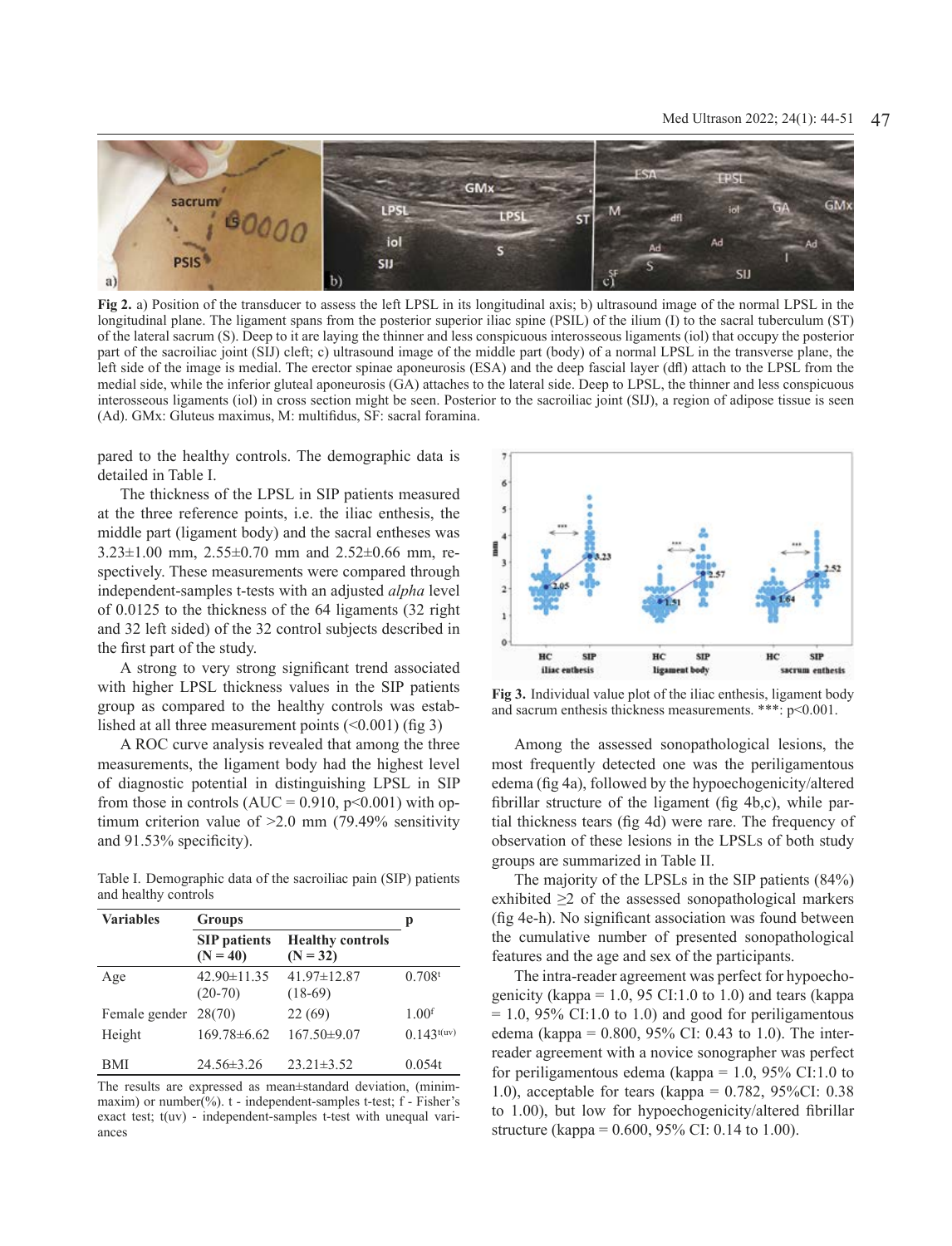48 Plamen Todorov et al *Long posterior sacroiliac ligament: healthy volunteers vs. patients with NI sacroiliac joint pain*



**Fig 4.** The spectrum of LPSL sonopathological lesions: a) Periligamentous edema (\*); b) thicken and hypoechoic LPSL (\*) in the longitudinal plane and c) in the transverse plane; d) LPSL with a partial thickness tear (\*); e) a thicken LPSL with a partial tear (\*) in the longitudinal plane and f) in the transverse plane; g) a thicken LPSL with altered, hypoechoic structure (\*); h) LPSL with a paraligamentous edema and an altered fibrillar structure (\*). I-ilium, S-sacrum, ST-sacral tuberculum, SIJ-sacroiliac joint; GMx – gluteus maximus. iol – interosseus ligaments, M-multifidus, FT – fatty tissue.

| <b>Parameters</b>     | <b>SIP</b> patients | <b>Healthy controls</b> | OR (95% CI)                    | p       |
|-----------------------|---------------------|-------------------------|--------------------------------|---------|
| Hypoechogenicity      |                     |                         |                                |         |
| Positive              | 23(57.5)            | 10(16)                  | $7.20(2.80 \text{ to } 18.50)$ | < 0.001 |
| Negative              | 15(37.5)            | 47(73)                  |                                |         |
| Undetermined          | 2(5)                | 7(11)                   |                                |         |
| Periligamentous edema |                     |                         |                                |         |
| Positive              | 29(72.5)            | 18 (28)                 | 7.25 (2.94 to 17.82)           |         |
| Negative              | 11(27.5)            | 46(72)                  |                                | < 0.001 |
| Undetermined          | 0(0)                | 0(0)                    |                                |         |
| Intraligamentous tear |                     |                         |                                |         |
| Positive              | 7(17.5)             | 0(0)                    | 26.64 (1.47 to 481.24)         |         |
| Negative              | 33(82.5)            | 59 (87.5)               |                                | 0.026   |
| Undetermined          | 0(0)                | 8(12.5)                 |                                |         |

Table II. Sonopathology of long posterior sacroiliac ligament in sacroiliac pain (SIP) patients and healthy controls

The results are expressed in absolute numbers(%).

# *Diagnostic US models for identification of LPSL pathology*

Thickening of the ligament body was found to be associated with the largest AUC among all three points of measurement. Periligamentous edema and hypoechogenicity/altered fibrillar structure were the two most frequently observed sonopathological markers. Accordingly, we tested the cumulative diagnostic accuracy of th ligament body thickening in conjunction with either hypoechogenicity or periligamentous edema through binary logistic regression and ROC curve analysis.

The first model (ligament body thickening plus hypoechogenicity/altered structure) was significant (Chisquare = 76.217, p<0.001), with AUC = 0.953 (95%CI: 0.911 to 0.995), sensitivity =  $83.78\%$ , specificity = 94.74%, positive predictive value =  $91.19\%$ , negative predictive value  $= 89.98\%$ .

The second model (ligament body thickening plus periligamentous edema) was also significant (Chi-square  $= 80.49$ , p<0.001) with AUC = 0.964 (95%CI: 0.931 to 0.996), sensitivity =  $100\%$ , specificity =  $84.75\%$ , positive predictive value =  $81.26\%$ , negative predictive value = 100%.

#### **Discussion**

There is growing evidence that soft tissue structures posterior to the SIJ (including the LPSL) could be responsible for a significant proportion of SIP [1,3,5,15,16]. For example, it is frequently reported that there is no major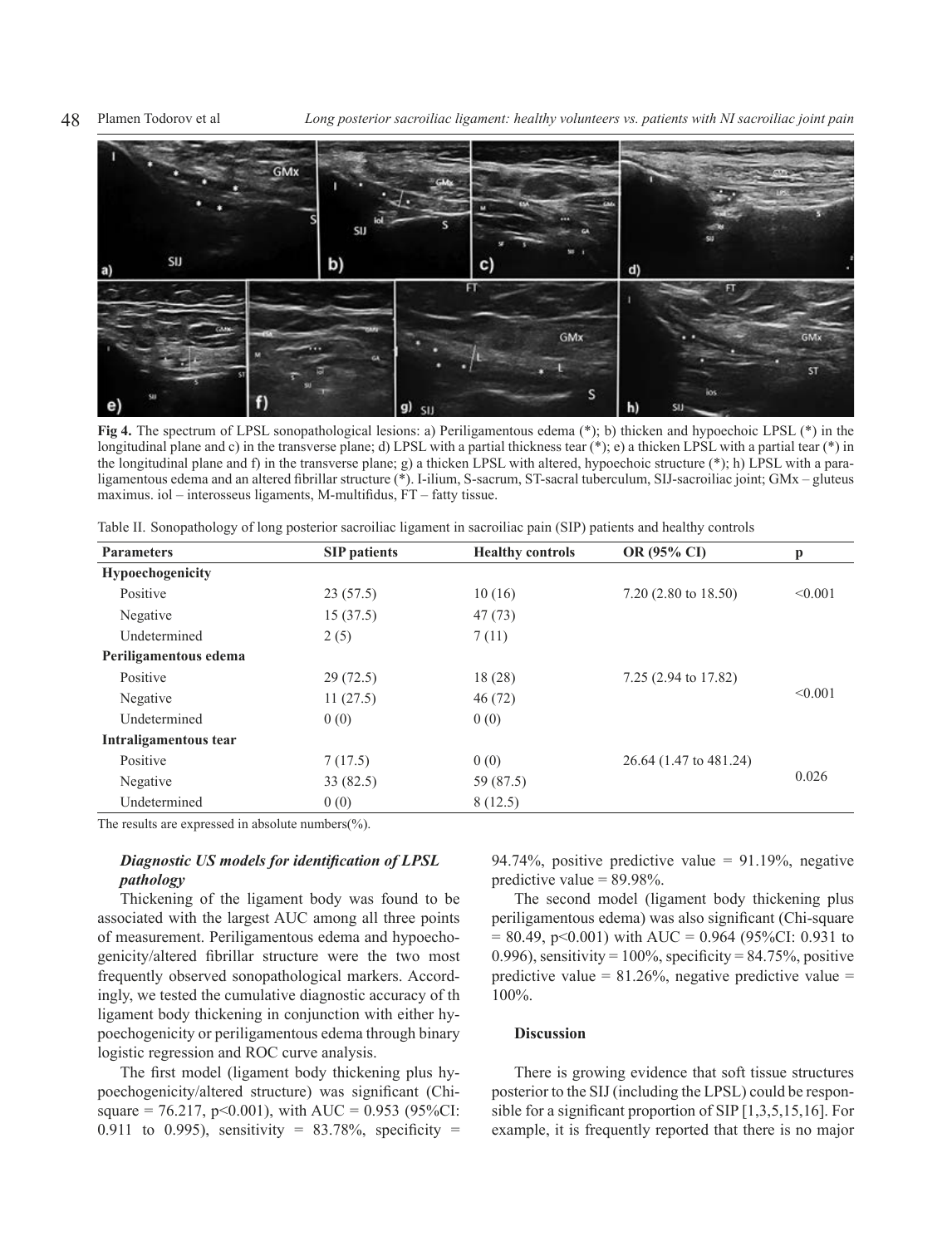difference in the efficacy of SIJ injections, regardless of whether they are delivered strictly intraarticularly or the infiltration is done periarticularly [17,18]. Indeed, the US evaluation of the LPSL, performed in our study, revealed ligamentous sonopathological lesions in more than two thirds of the patients with SIP. This is in line with the data of Murakami et al, who advocate that the first intervention in SIP should be an injection in its ligamentous area, as four of five SIP patients would have benefit from this approach [19]. The role of sacroiliac ligaments as pain generators was further confirmed empirically by Saunders et al. The authors evaluated the effect of US guided injections in the LPSLs in patients with SIJ dysfunction and pain [20] and reported significant improvement in all scores and performance indicators that lasted throughout the entire 12-month follow-up period. In addition, a recent study, performed by SPECT-CT, shows increased uptake in the region of LPSL in patients complaining of SIP and a clinical diagnosis of SIJ dysfunction [21]. Furthermore, the intensity of the uptake could be well quantified and possibly used as a follow-up tool. However, this imaging method utilizes an ionizing radiation, which would limit its use in the daily clinical practice.

In the present study we used US, a safe and widely available imaging method. US was first used to assess the LPSL in healthy volunteers by Moore et al and later by LeGoff et al [10,11]. In addition to these studies, we provide data on the normal thickness and width of LPSL as well as more detailed description of its sonoanatomy and relations to the surrounding structures. We have measured the LPSL thickness at three easily reproducible points, namely at its iliac and sacral entheses and at its middle part. These sites were chosen on the basis of the morphology data, showing a different structure of the ligament's body in comparison to its entheses [4].

Thickening is one of the major US features of ligamentous injury [22]. Our results show that thickness was increased at all three sites, the ligament body being most pronounced. Comparing to its entheses, the LPSL body has a more complex structure, consisting of layers and incorporating the ESA and GMA. Thus, ligament body thickening could in fact reflect the thickening of either or both of these aponeuroses – a finding similar to the thickening of the thoracolumbar fascia in patients with chronic low back pain, described by Langevin et al [23]. However, this suggestion should be confirmed by histological proof. This ligament thickening could also be the morphological basis for the compression of the lateral branches of S2 and S3 dorsal rami and entrapment neuropathy which was proposed by different authors as a potential reason for SIP [6,7,11].

In the majority of ligaments in the SIP study group (72.5%), we observed a periligamentous edema. It was seen as well-defined anechoic rim superiorly or, less frequently, inferiorly along the LPSL body. This phenomenon has been previously reported in traumatic and degenerative ligamentous pathology [24,25], but its histological nature remains unclear. In the case of LPSL it may represent a pathological process similar to paratenonitis that involves the ESA and/or GMA.

In assessing the fibrillar structure and the echogenicity of the LPSL, we found diffuse or local hypoechogenicity/altered fibrillar structure significantly more often in ligaments from the SIP patients group. Hypoechogenicity of ligaments is considered to be caused by the disorganization of the collagen fibrils and edema of the clefts between the fibrils and the ligament matrix [22]. Thus, hypoechogenicity may indicate a pathological transformation of the ligamentous tissue, especially when this finding is accompanied by a thickening. In addition to this, the altered fibrillar structure may represent focal or more global dehiscence between the ligament's layers.

Less frequently, partial intrasubstance tears of the LPSL were detected. This might be a rare injury in a tight ligament such as the LPSL that supports an intrinsically stable joint as the sacroiliac [1,2], but nevertheless, no tears were detected among the 64 ligaments in the control group.

The analysis of the cumulative occurrence of pathological sono-markers (other than thickening) in the LPSL of patients vs. controls revealed that the majority of the painful ligaments (84%) exhibited two or all three pathological sono-markers. The combination of ligament's body thickening and the presence of hypoechogenicity/altered fibrillar structure or periligamentous edema yielded the highest values for sensitivity and specificity in identifying ligamentous injury in SIP patients.

In our study we used a single clinical test to diagnose patients as having probable SIP (Fortin finger test [8]), while most of the studies on SIJ pathologies use a composite of tests [9,16,20]. Anyway, our target was the PSIL, which is an extraarticular and relatively superficial structure [3]. Such extraarticular and superficial source of pain would be expected to be associated with a welldescribed locus of pain [1,6] that the patents would be able to point out – like in the Fortin finger test*.* In addition, a similar test was used by other authors under the name of a one-finger test resulting in a more accurate identification of the site of pain in the sacroiliac region [26].

Our study has certain limitations. First and foremost, findings were not compared to a "gold standard" or another imaging modality. However, there is no approved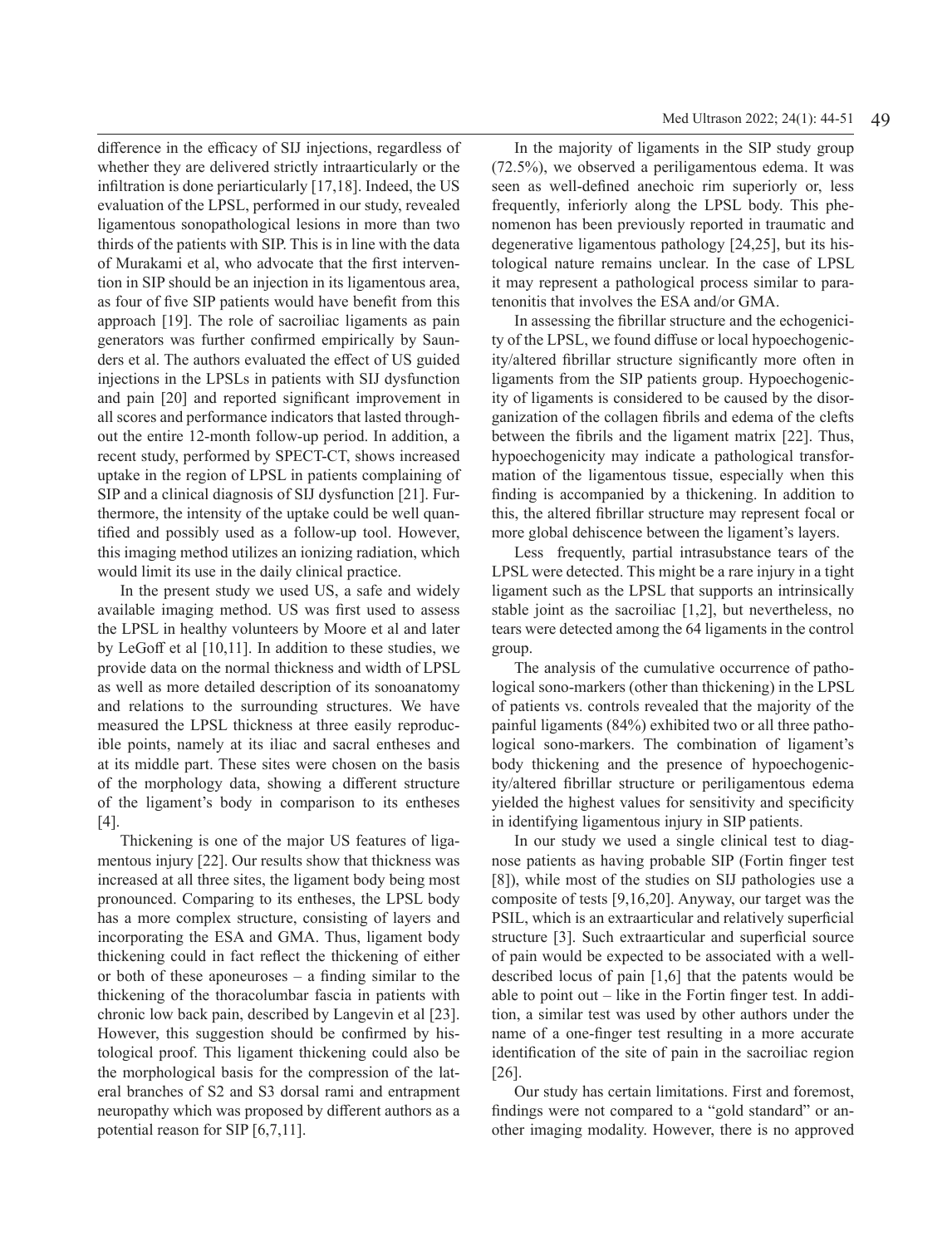gold standard for the imaging of LPSL and people with SIP would not normally need an operation. Thus, a confirmation of the sonographic findings at surgery as a gold standard is virtually impossible. Two other possible imaging modalities to assess the LPSL would be MRI and SPECT-CT. MRI has certain limitations as ligaments are relatively avascular structures. Besides MRI is still an expensive option. SPECT-CT seems promising for depicting LPSL pathology, but it involves a considerable amount of ionizing radiation, and the images have a lower anatomical resolution. Secondly, patients and control subjects in the study were with normal BMI while in more obese patients, the examination of the LPSL could be more difficult. However, as the ligament presents a well-defined hyperechoic fibrillar structure, it should be possible to assess it even in these cases. Thirdly, throughout the course of data collection, the researcher undertaking the US assessment was not blinded to the group of each participant, and as such, there was a potential for observer bias. However, to minimize subjectivity, a strict scanning protocol was followed in each subject and the sonopathological lesions were well- and predefined and repeated measurements undertaken. Lastly, we did not use diagnostic periarticular SIJ injections to differentiate patients with ligamentous pain. Yet, periarticular SIJ injections are still not that well standardized (as the intraarticular ones) and one problem to their diagnostic use might be the unpredictable spread of the injectate in the periarticular tissues.

### **Conclusion**

Our study confirms that the LPSL could be visualized by US in details and its structure and relations - accurately assessed. In addition, in patients with noninflammatory SIP, the US evaluation of the LPSL could reveal its thickening as well as sonopathological transformation: hypoechogenicity/altered fibrillar structure and periligamentous edema. Further studies are required in order to confirm the value of these findings for the clinical practice.

# **Conflict of interest**: none

# **References**

- 1. Bogduk N. Clinical anatomy of the lumbar spine and sacrum. 4th Edition. Elsevier, 2005.
- 2. Vleeming A, Schuenke MD, Masi AT, Carreiro JE, Danneels L, Willard FH. The sacroiliac joint: an overview of its anatomy, function, and potential clinical implications. J Anat 2012;221:537-567.
- 3. Vleeming A, Pool-Goudzwaard AL, Hammudoghlu D, Stoeckart R, Snijders CJ, Mens JM. The function of the long

dorsal sacroiliac ligament: its implication for understanding low back pain. Spine (Phila Pa 1976) 1996;21:556-562.

- 4. McGrath C, Nicholson H, Hurst P. The long posterior sacroiliac ligament: a histological study of morphological relations in the posterior sacroiliac region. Joint Bone Spine 2009;76:57-62.
- 5. Borowsky CD, Fagen G. Sources of sacroiliac region pain: insights gained from a study comparing standard intra-articular injection with a technique combining intra- and periarticular injection. Arch Phys Med Rehabil 2008;89:2048- 2056.
- 6. McGrath MC, Jeffery R, Stringer MD. The dorsal sacral rami and branches: Sonographic visualization of their vascular signature. Int J Osteopath Med 2012;15:3-12.
- 7. Zhou L, Schneck CD, Shao Z. The Anatomy of Dorsal Ramus Nerves and Its Implications in Lower Back Pain, Neurosci Med 2012;3:192-201.
- 8. Fortin JD, Falco FJ. The Fortin finger test: an indicator of sacroiliac pain. Am J Orthop (Belle Mead NJ) 1997;26:477- 480.
- 9. 9. Bogduk N. Pain provocation tests for the assessment of sacroiliac joint dysfunction. J Spinal Disord 1999;12:357- 358.
- 10. Moore AE, Jeffery R, Gray A, Stringer MD. An anatomical ultrasound study of the long posterior sacro-iliac ligament. Clin Anat 2010;23:971-977.
- 11. Le Goff B, Berthelot JM, Maugars Y. Ultrasound assessment of the posterior sacroiliac ligaments. Clin Exp Rheumatol 2011;29:1014-1047.
- 12. Arnbak B, Hendricks O, Hørslev-Petersen K, et al. The discriminative value of inflammatory back pain in patients with persistent low back pain. Scand J Rheumatol 2016;45:321-328.
- 13. Fede C, Gaudreault N, Fan C, Macchi V, De Caro R, Stecco C. Morphometric and dynamic measurements of muscular fascia in healthy individuals using ultrasound imaging: a summary of the discrepancies and gaps in the current literature. Surg Radiol Anat 2018;40:1329-1341.
- 14. Todorov P, Nestorova R, Batalov A. The sonoanatomy of lumbar erector spinae and its iliac attachment - the potential substrate of the iliac crest pain syndrome, an ultrasound study in healthy subjects. J Ultrason 2018;18:16-21.
- 15. Kurosawa D, Murakami E, Ozawa H, et al. A Diagnostic Scoring System for Sacroiliac Joint Pain Originating from the Posterior Ligament. Pain Med 2017;18:228-238.
- 16. Vleeming A, Mooney V, Stoeckart R. Movement, stability and lumbopelvic pain. Integration of research and therapy. 2nd Edition. Churchill Livingstone Elsevier, 2007.
- 17. Nacey NC, Patrie JT, Fox MG. Fluoroscopically Guided Sacroiliac Joint Injections: Comparison of the Effects of Intraarticular and Periarticular Injections on Immediate and Short-Term Pain Relief. AJR Am J Roentgenol 2016;207:1055-1061.
- 18. Murakami E, Tanaka Y, Aizawa T, Ishizuka M, Kokubun S. Effect of periarticular and intraarticular lidocaine injections for sacroiliac joint pain: prospective comparative study. J Orthop Sci 2007;12:274-280.